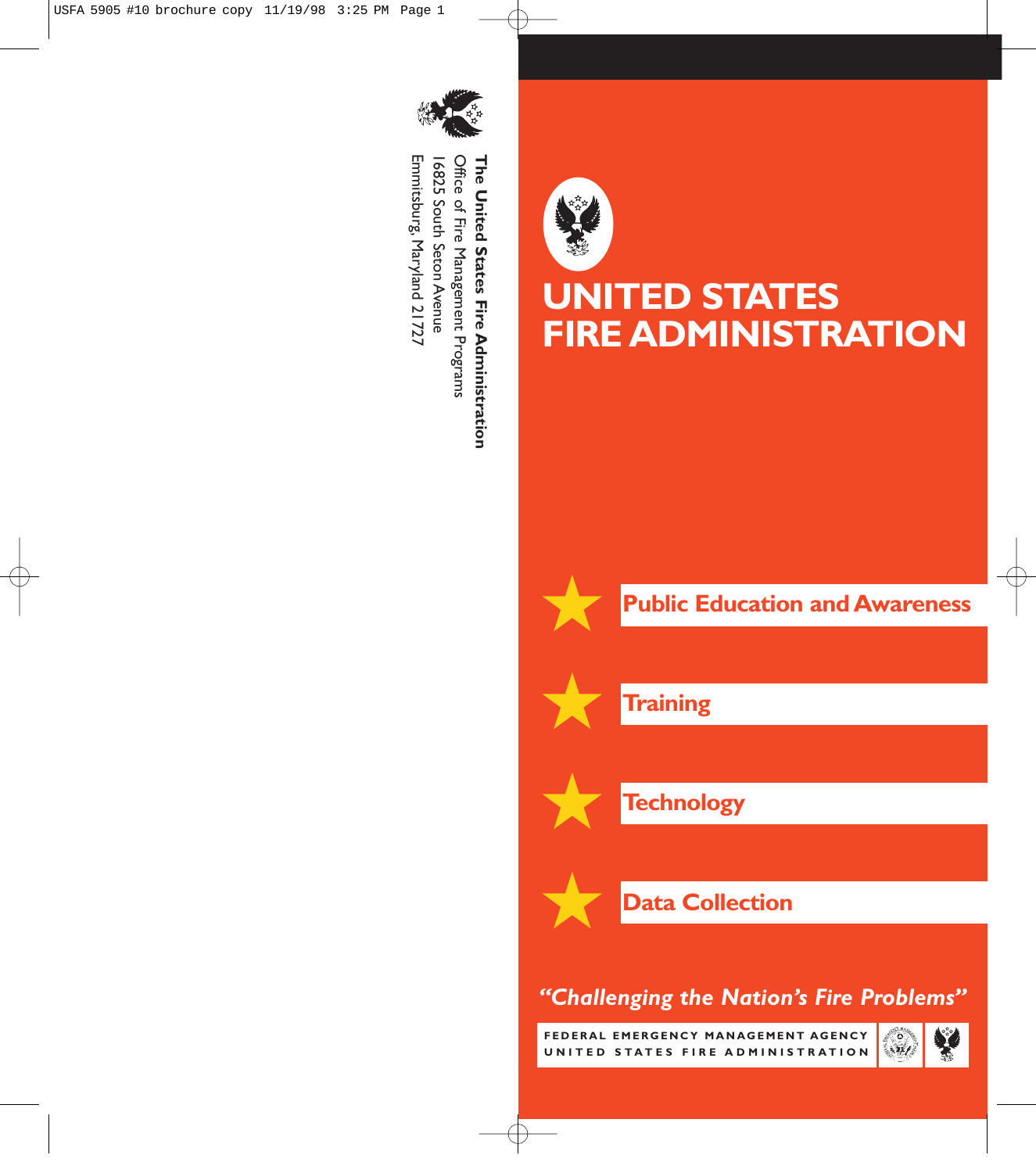# **The United States Fire Administration**

**A merica's fire death rate is one of the highest per capita in the industrialized world. Fire kills over 5,000 people and injures more than 25,000 people each year. Firefighters pay a high price for this terrible fire record as well; approximately 100 firefighters die in the line of duty each year. Direct property losses due to fire exceed \$9 billion a year. Most of these deaths and losses can be prevented.**

Yet, despite these losses, dramatic progress is being made against the toll of fire. At the time of the landmark study by the National Commission on Fire Prevention and Control that produced the 1973 report, *America Burning*, the annual cost of fire in terms of deaths, injury and property loss was more than twice what it is today. In response, Congress passed in 1974, the Federal Fire Prevention and Control Act, establishing the United States Fire Administration (USFA). Since that time, through data collection, public education and awareness,

technology and training efforts, USFA has helped reduce fire deaths by at least half, making our communities and our citizens safer. The Federal Emergency Management Agency's United States Fire

**Serving Our Nation and the Firefighting Community for more than 25 years**

Administration is the national leader in fire safety and prevention, supporting the efforts of local communities to reduce the number of fires and fire deaths.

#### **Our Mission**

To provide leadership, coordination and support for the nation's fire prevention and control, fire training and education, and emergency medical services activities. Through these activities, we save lives and reduce injuries and property losses due to fire.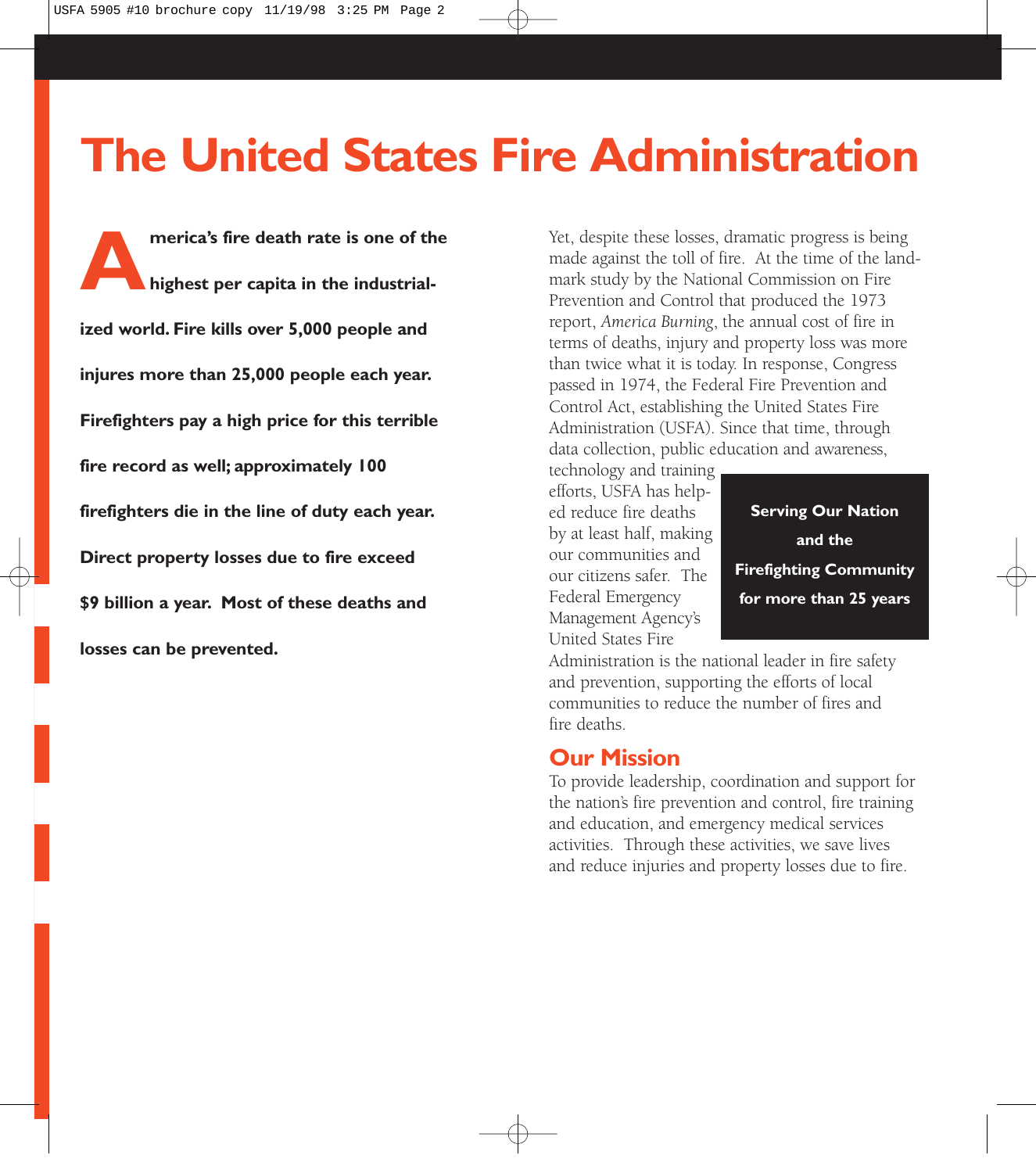## **Public Education and Awareness**

Many Americans believe that "fires only happen to other people – not to me and not in my home." Yet over 70% of fire deaths occur in residences, most often claiming the lives of the young, the elderly and the disadvantaged. American homes suffer an unwanted fire every ten seconds, and every 60 sec-

onds they suffer a fire serious enough to call the fire department. Every two hours someone is killed in a home fire, about 4,000 people per year. Approximately 19,300 people are injured in home fires in a typical year.

**Fires kill more Americans than all natural disasters combined. However, unlike other disasters, most fire losses can be prevented.**

USFA sponsors numerous programs to promote residential

protection from fire. This includes the use of protective devices, such as smoke alarms and residential fire sprinkler systems to provide early warning of fire, especially at night when families are most vulnerable.

In addition, USFA is working to reduce the number of fire deaths and injuries by:

- increasing public awareness about the dangers of fire.
- promoting research and public awareness about fire detection and control devices.
- assisting in improving fire and life safety at home and in the workplace.

USFA also extends its reach through partnerships and special initiatives with the fire service, the media, other federal agencies and safety interest groups. In recent years, USFA and its partners reached millions of people with fire safety information through the *Fire Stops With You* public education campaign.

## **Training**

USFA's National Fire Academy (NFA) was created to "advance the professional development of fire service personnel and other persons engaged in fire prevention and control activities." Located in Emmitsburg, Maryland, the NFA provides career and volunteer fire service professionals advanced training courses and programs in fire prevention and suppression technologies, fire incident management, fire service leadership and advanced managerial skills in hazardous materials response and emergency medical services delivery. The Academy also trains allied professionals, including code enforcement officials, architects, city managers, administrators and planners.

More than 10,000 fire service professionals participate in NFA-presented/state-sponsored outreach courses each year. Another 100,000 students are reached via NFA train-the-trainer courses offered exclusively by state and local emergency services training agencies. Through a network partnership with seven colleges and universities, NFA's *Degrees at a Distance* initiative provides fire service personnel the opportunity to pursue an academic degree through independent study. Additionally, new distance learning technologies, such as internet-based courses are now coming on-line.

## **Technology**

Through USFA leadership, a National Fire Research Agenda is developed with appropriate input from federal, state and local partners. Using this agenda as the basis for supporting research and technology efforts, USFA addresses the safety of the citizen, the design and operation of effective fire protection systems, and the safety and survivability of the firefighter.

Safety of the American citizen is a function of safe behavior and a safer built environment. The impact of such improved behaviors and technologies result in fewer fires, smaller fires, less damaging fires, and a safer personal environment. USFA's research and